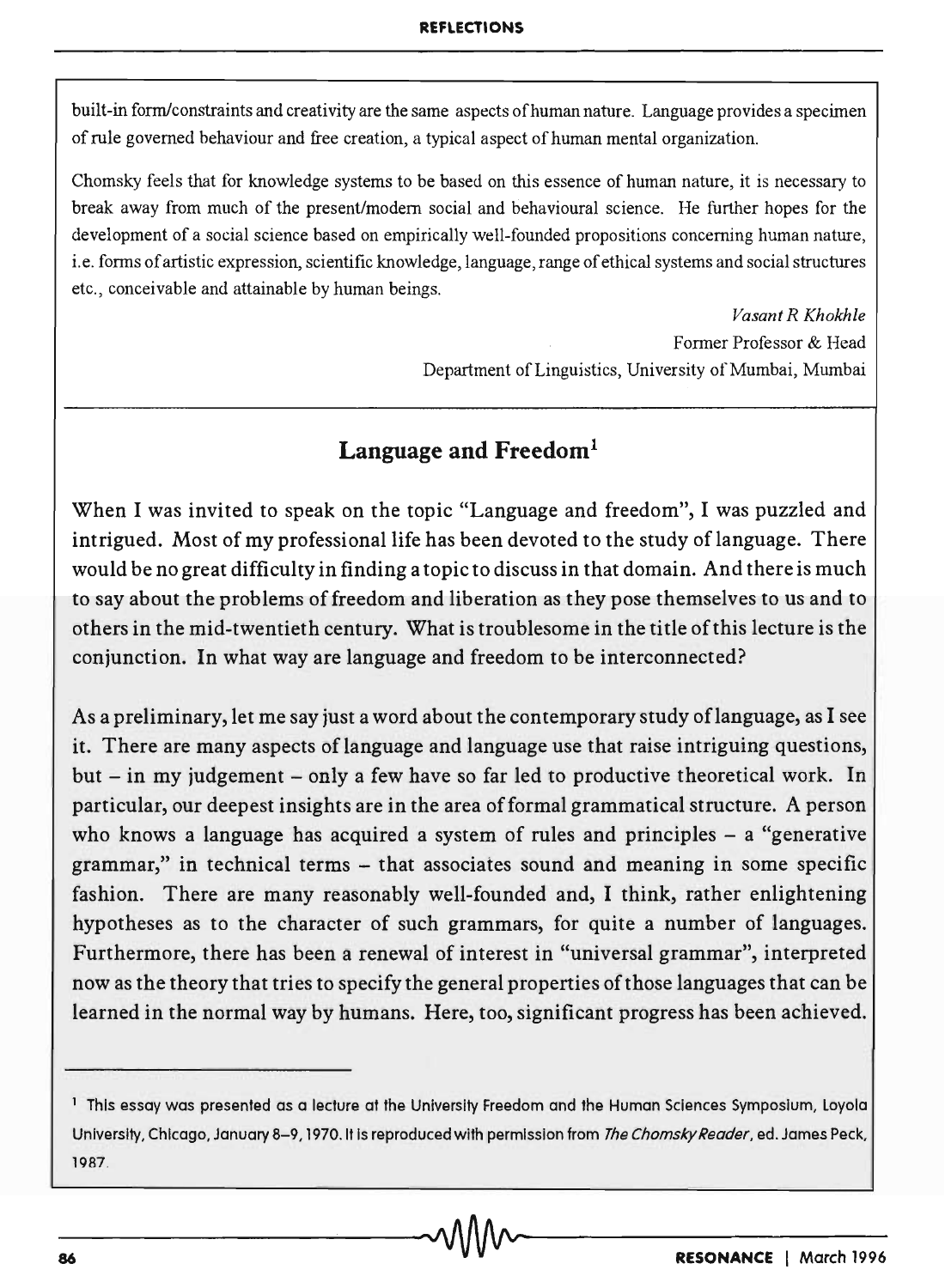The subject is of particular importance. It is appropriate to regard universal grammar as the study of one of the essential faculties of mind. It is, therefore, extremely interesting to discover, as I believe we do, that the principles of universal grammar are rich, abstract, and restrictive, and can be used to construct principled explanations for a variety of phenomena. At the present stage of our understanding, if language is to provide a springboard for the investigation of other problems of human nature, it is these aspects of language to which we will have to turn our attention, for the simple reason that it is only these aspects that are reasonably well understood. In another sense, the study of formal properties of language reveals something of the nature of humans in a negative way: it underscores, with great clarity, the limits of our understanding of those qualities of mind that are apparently unique to humans and that must enter into their cultural achievements in an intimate, if still quite obscure, manner.

In searching for a point of departure, one turns naturally to a period in the history of Western thought when it was possible to believe that "the thought of making freedom the sum and substance of philosophy has emancipated the human spirit in all its relationships, and ... has given to science in all its parts a more powerful reorientation than any earlier revolution." [1] The word "revolution" bears multiple association in this passage, for Schelling also proclaims that "man is born to act and not to speculate"; and when he writes that "the time has come to proclaim to a nobler humanity the freedom of the spirit, and no longer to have patience with men's tearful regrets for their lost chains" we hear the echoes of the libertarian thought and revolutionary acts of the late eighteenth century. Schelling writes that "the beginning and end of all philosophy is - Freedom." These words are invested with meaning and urgency at a time when people are struggling to cast off their chains, to resist authority that has lost its claim to legitimacy, to construct more humane and more democratic social institutions. It is at such a time that the philosopher may be driven to inquire into the nature of human freedom and its limits, and perhaps to conclude, with Schelling, that with respect to the human ego, "its essence is freedom"; and with respect to philosophy, "the highest dignity of Philosophy consists precisely therein, that it stakes all on human freedom."

We are living, once again, at such a time. A revolutionary ferment is sweeping the socalled Third World, awakening enormous masses from torpor and acquiescence in traditional authority. There are those who feel that the industrial societies as well are ripe for revolutionary change - and I do not refer only to representatives of the New Left.

 $\sim$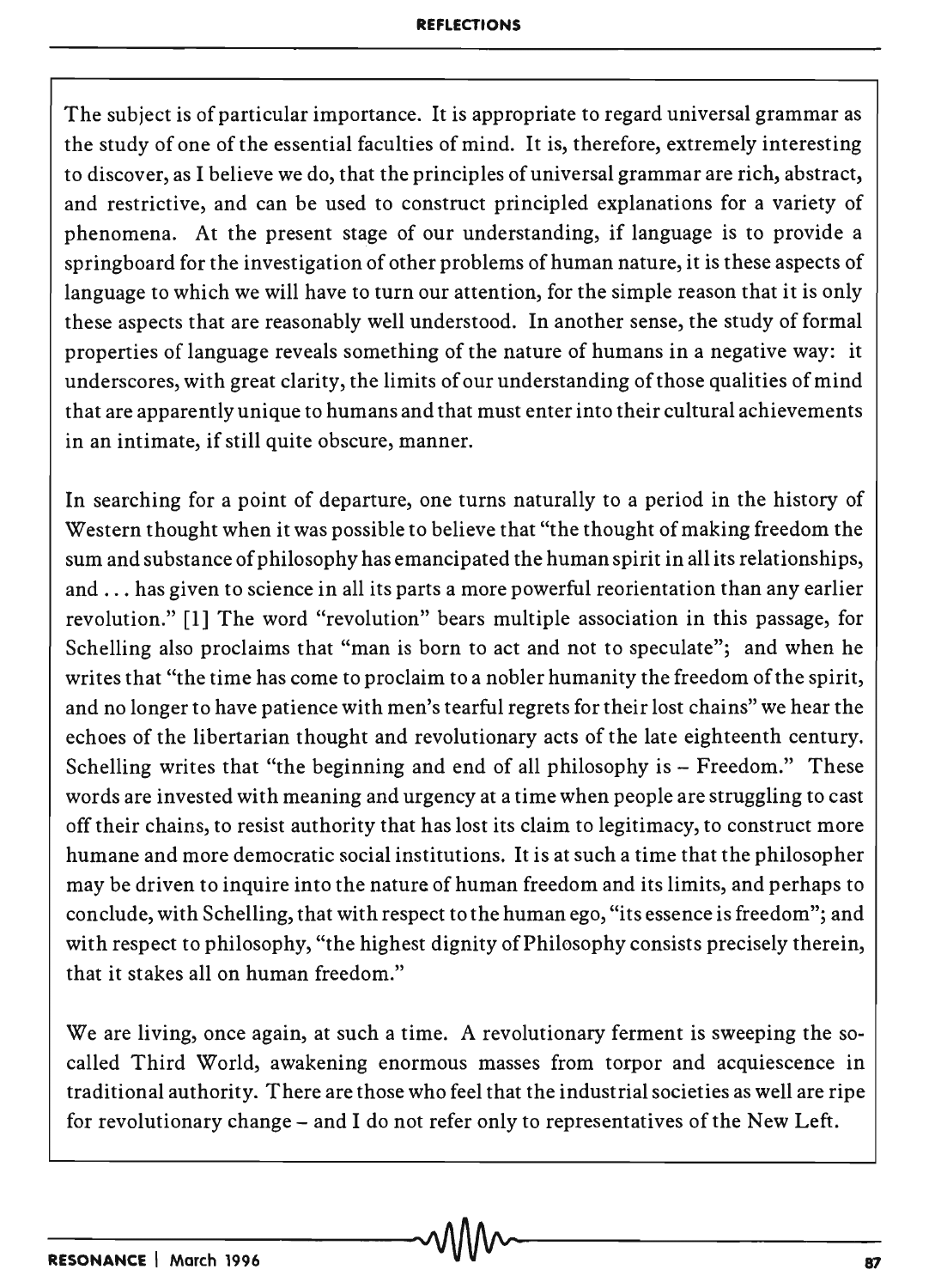The threat of revolutionary change brings forth repression and reaction. Its signs are evident in varying forms, in France, in the Soviet Union, in the United States-not least, in the city where we are meeting. It is natural, then, that we should consider, abstractly, the problems of human freedom, and turn with interest and serious· attention to the thinking of an earlier period when archaic social institutions were subjected to critical analysis and sustained attack. It is natural and appropriate, so long as we bear in mind Schellings's admonition that man is born not merely to speculate but also to act.

One of the earliest and most remarkable of the eighteenth-century investigations of freedom and servitude is Rousseau's *Discourse on Inequality* (1755), in many ways a revolutionary tract. In it, he seeks to "set forth the origin and progress of inequality, the establishment and abuse of political societies, insofar as these things can be deduced from the nature of man by the light of reason alone." His conclusions were sufficiently shocking that the judges of the prize competition of the Academy of Dijon, to whom the work was originally submitted, refused to hearthe manuscript through. [2] In it, Rousseau challenges the legitimacy of virtually every social institution, as well as individual control of property and wealth. These are "usurpations ... established only on a precarious and abusive right ... having been acquired only by force, force could take them away without (the rich) having grounds for complaint." Not even property acquired by personal industry is held "upon better titles". Against such a claim, one might object: "Do you not know that a multitude of your brethren die or suffer from need of what you have in excess, and that you needed express and unanimous consent of the human race to appropriate for yourself anything from common subsistence that exceeded your own?" It is contrary to the law of nature that "a handful of men be glutted with superfluities while the starving multitude lacks necessities."

Rousseau argues that civil society is hardly more than a conspiracy by the rich to guarantee their plunder. Hypocritically, the rich call upon their neighbors to "institute regulations of justice and peace to which all are obliged to conform, which make an exception of no one, and which compensate in some way for the caprices of fortune by equally subjecting the powerful and the weak to mutual duties"- those laws which, as Anatole France was to say, in their majesty deny to the rich and the poor equally the right to sleep under the bridge at night. By such arguments, the poor and weak were seduced: "All ran to meet their chains thinking they secured their freedom...." Thus society and laws "gave new fetters to the weak and new forces to the rich, destroyed natural freedom for all time, established forever the law of property and inequality, changed a clever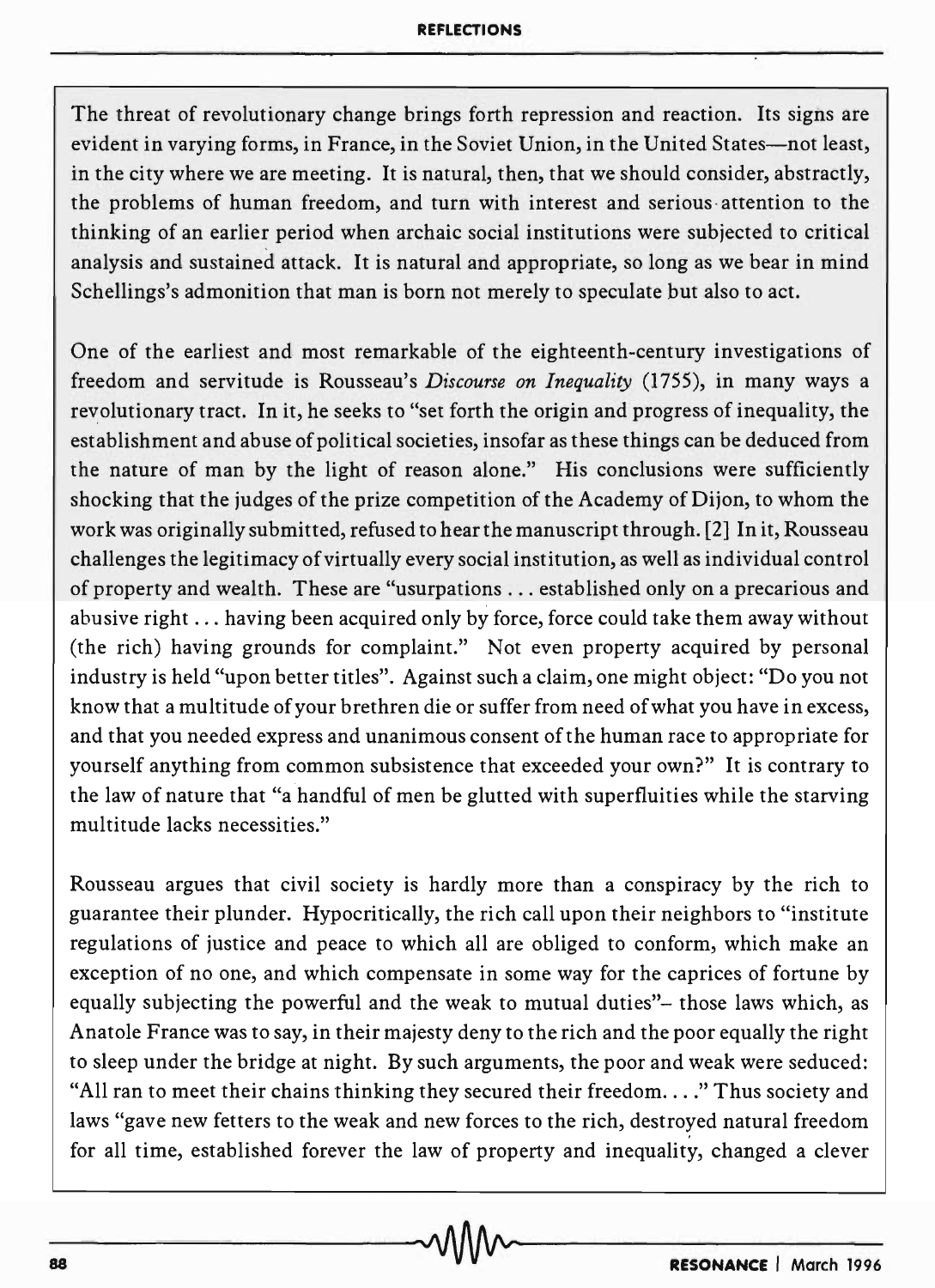usurpation into an irrevocable right; and for the profit of a few ambitious men henceforth subjected the whole human race to work, servitude and misery". Governments inevitably tend toward arbitrary power, as "their corruption and extreme limit". This power is "by its nature illegitimate," and new revolutions must

dissolve the government altogether or bring it closer to its legitimate institutions .... The uprising that ends by strangling or dethroning a sultan is as lawful an act as ? those by which he disposed, the day before, of the lives and goods of his subjects. Force alone maintained him, force alone overthrows him.

What is interesting, in the present connection, is the path that Rousseau follows to reach these conclusions "by the light of reason alone," beginning with his ideas about human nature. He wants to see man "as nature formed him". It is from human nature that the principles of natural right and the foundations of social existence must be deduced.

This same study of original man, of his true needs, and of the principles underlying his duties, is also the only good means one could use to remove those crowds of difficulties which present themselves concerning the origin of moral inequality, the true foundation of the body politic, the reciprocal rights of its members, and a thousand similar questions as important as they are ill explained.

To determine the nature of man, Rousseau proceeds to compare man and animal. Man is "intelligent, free ... the sole animal endowed with reason." Animals are "devoid of intellect and freedom."

In every animal I see only an ingenious machine to which nature has given senses in order to revitalize itself and guarantee itself, to a certain point, from all that tends to destroy or upset it. I perceive precisely the same things in the human machine, with the difference that nature alone does everything in the operations of a beast, whereas man contributes to his operations by being a free agent. The former chooses or rejects by instinct and the latter by an act of freedom, so that a beast cannot deviate from the rule that is prescribed to it even when it would be advantageous for it do so, and a man deviates from it often to his detriment .... it is not so much understanding which constitutes the distinction of man among the animals as it is his being a free agent. Nature commands every animal, and the beast obeys. Man feels the same impetus, but he realizes that he is free to acquiesce or **RESONANCE** I March 1996 v V V V V **RESONANCE** I March 1996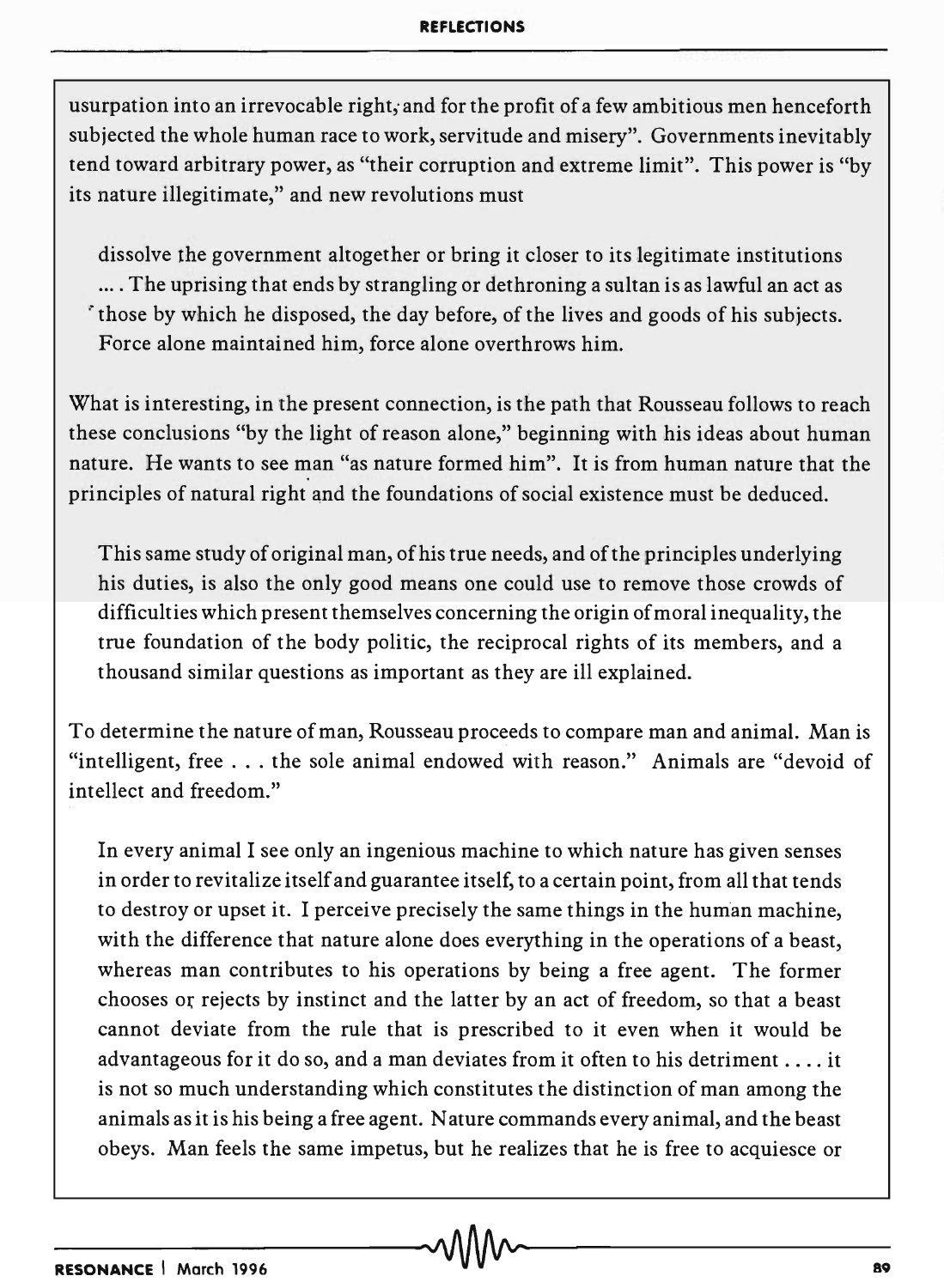resist; and it is above all in the consciousness ofthis freedom that the spirituality of his soul is shown. For physics explains in some way the mechanism of the senses· and the formation of ideas; but in the power of willing, or rather of choosing, and in the sentiment of this power are found only purely spiritual acts about which the laws of mechanics explain nothing.

Thus the essence of human nature is human freedom and the consciousness of this freedom. So Rousseau can say that "the jurists, who have gravely pronounced that the child of a slave would be born a slave, have decided in other terms that a man would not be born a man."[3]

Sophistic politicians and intellectuals search for ways to obscure the fact that the essential and defining property of man is his freedom: "They attribute to men a natural inclination to servitude, without thinking that it is the same for freedom as for innocence and virtue - their value is felt only as long as one enjoys them oneself and the taste for them is lost as soon as one has lost them." In contrast, Rousseau asks rhetorically "whether, freedom being the most noble of man's faculties, it is not degrading one's nature, putting oneself on the level of beasts enslaved by instinct, even offending the author on one's being, to renounce without reservation the most precious of all his gifts and subject ourselves to committing all the crimes he forbids us in order to please a ferocious or insane master" a question that has been asked, in similar terms, by many an American draft resister in the last few years, and by many others who are beginning to recover from the catastrophe of twentieth-century Western civilization, which has so tragically confirmed Rousseau's judgement:

Hence arose the national wars, battles, murders, and reprisals which make nature tremble and shock reason; and all those horrible prejudices which rank the honour of shedding human blood among the virtues. The most decent men learned to consider it one of their duties to murder their fellowmen; at length men were seen to massacre each other by the thousands without knowing why; more murders were committed on a single day of fighting and more horrors in the capture of a single city than were committed in the state of nature during whole centuries over the entire face of the earth.

The proof of his doctrine that the struggle for freedom is an essential human attribute, that the value of freedom is felt only as long as one enjoys it, Rousseau sees in "the marvels done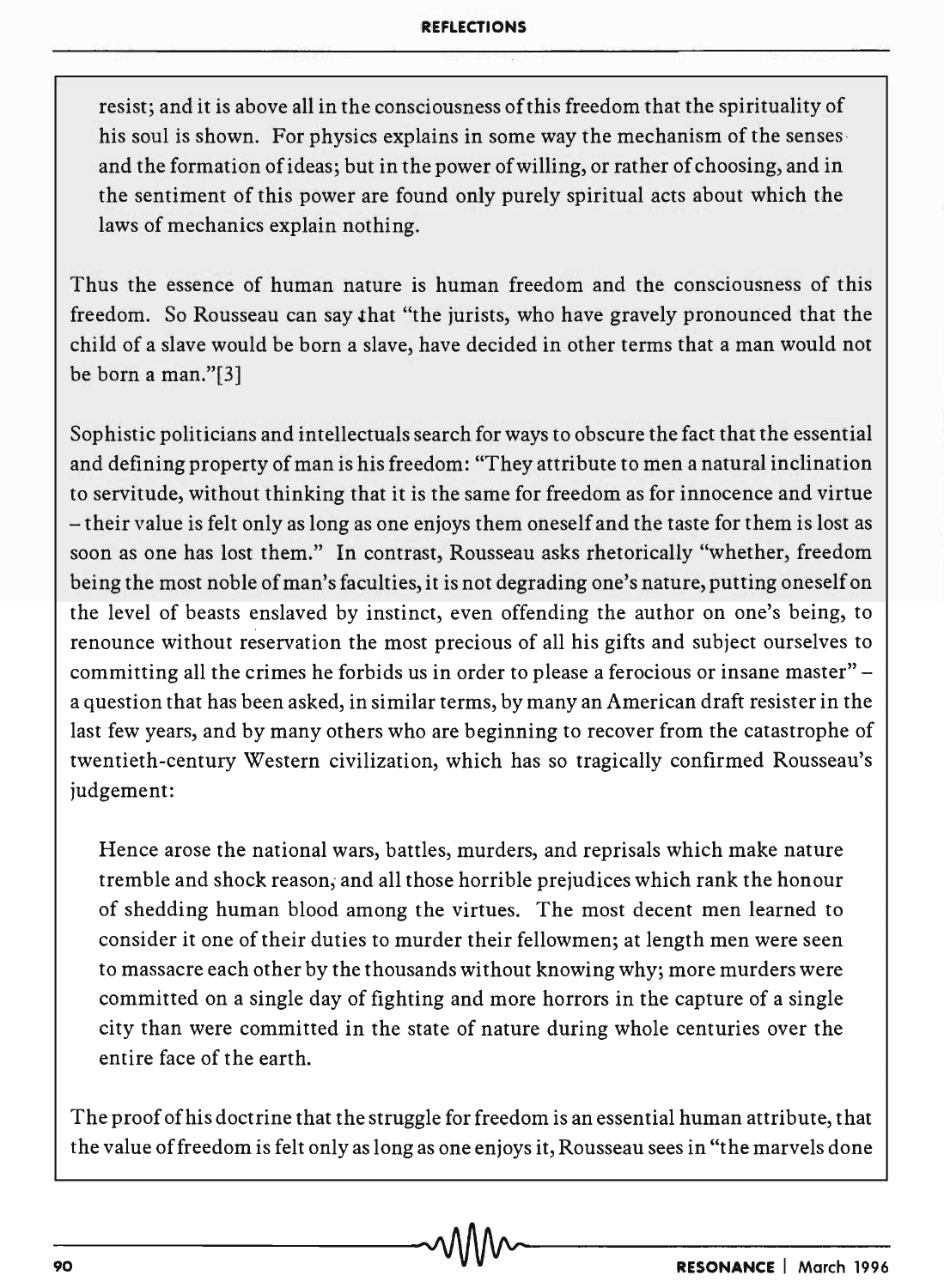by all free peoples to guard themselves from oppression." True, those who have abandoned the life of a free man

do nothing but boast incessantly of the peace and repose they enjoy in their chains .... But when I see the others sacrifice pleasures, repose, wealth, power, and life itself for the preservation of this sole good which is so disdained by those who have lost it; when I see animals born free and despising captivity break their heads against the bars of their prison; when I see multitudes of entirely naked savages scorn European voluptousness and endure hunger, fire, the sword, and death to preserve only their independence, I feel that it does not behoove slaves to reason about freedom.

Rather similar thoughts were expressed by Kant, forty years later. He cannot, he says, accept the proposition that certain people "are not ripe for freedom," for example, the serfs of some landlord:

If one accepts this assumption, freedom will never be achieved; for one can not arrive at the maturity for freedom without having already acquired it; one must be free to learn how to make use of one's powers freely and usefully. The first attempts will surely be brutal and will lead to a state of affairs more painful and dangerous than the former condition under the dominance but also the protection of an external authority. However, one can achieve reason only through one's own experiences and one must be free to be able to undertake them.... To accept the principle that freedom is worthless for those under one's control and that one has the right to refuse it to them forever, is an infringement on the rights of God himself, who has created man to be free. [4]

The remark is particularly interesting because of its context. Kant was defending the French Revolution, during the Terror, against those who claimed that it showed the masses to be unready for the privilege of freedom. Kant's remarks have contemporary relevance. No rational person will approve of violence and terror. In particular, the terror of the postrevolutionary state, fallen into the hands of a grim autocracy, has more than once reached indescribable levels of savagery. Yet no person of understanding or humanity will too quickly condemn the violence that often occurs when long-subdued masses rise against their oppressors, or take their first steps toward liberty and social reconstruction.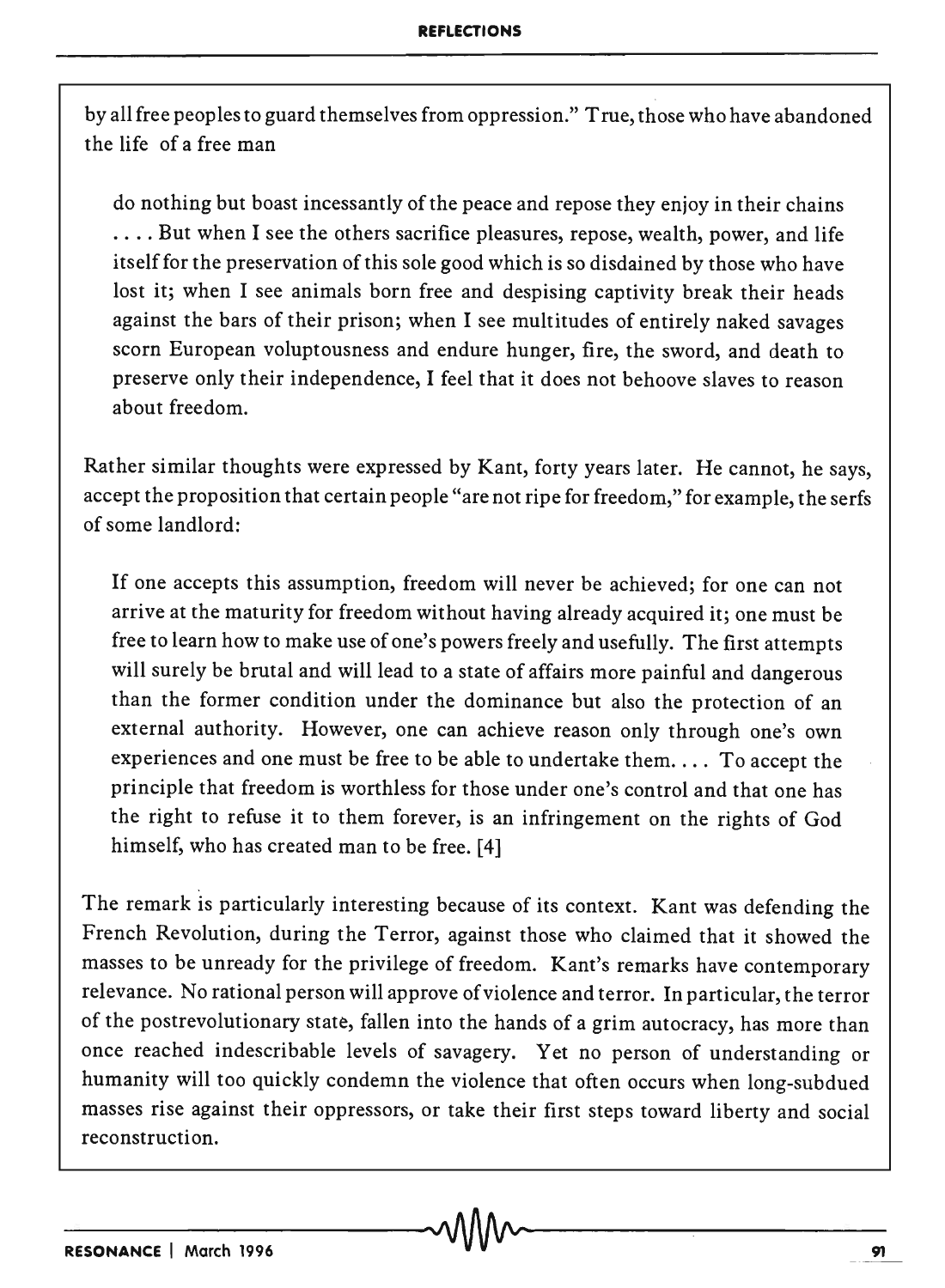Let me return nowto Rousseau's argument against the legitimacy of established authority, whether that of political power or of wealth. It is striking that his argument, up to this point, follows a familiar Cartesian model. Man is uniquely beyond the bounds of physical explanation; the beast, on the other hand, is merely an ingenious machine, commanded by natural law. Man's freedom and his consciousness of this freedom distinguish him from the beast-machine. The principles of mechanical explanation are incapable of accounting for these human properties, though they can account for sensation and even the combination of ideas, in which regard "man differs from a beast only in degree."

To Descartes and his followers, such as Cordemoy, the only sure sign that another organism hasa mind, and hence also lies beyond the bounds of mechanical explanation, is its use of language in the normal, creative human fashion, free from control by identifiable stimuli, novel and innovative, appropriate to situations, coherent, and engendering in our minds new thoughts and ideas. [5] To the Cartesians, it is obvious by introspection that each man possesses a mind, a substance whose essence is thought; his creative use of language reflects this freedom of thought and conception. When we have evidence that another organism, too, uses language in this free and creative fashion, we are led to attribute to it as well a mind like ours. From similar assumptions regarding the intrinsic limits of mechanical explanation, its inability to account for man's freedom and consciousness of his freedom, Rousseau proceeds to develop his critique of authoritarian institutions, which deny to man his essential attribute of freedom, in varying degree.

Were we to combine these speculations, we might develop an interesting connection between language and freedom. Language, in its essential properties and the manner of its use, provides the basic criterion for determining that another organism is a being with a human mind and the human capacity for free thought and self-expression, and with the essential human need for freedom from the external constraints of repressive authority. Furthermore, we might try to proceed from the detailed investigation oflanguage and its use to a deeper and more specific understanding of the human mind. Proceeding on this model, we might further attempt to study other aspects of that human nature which, as Rousseau rightly observes, must be correctly conceived if we are to be able to develop, in theory, the foundations for a rational social order.

I will return to this problem, but first I would like to trace further Rousseau's thinking about the matter. Rousseau diverges from the Cartesian tradition in several respects. He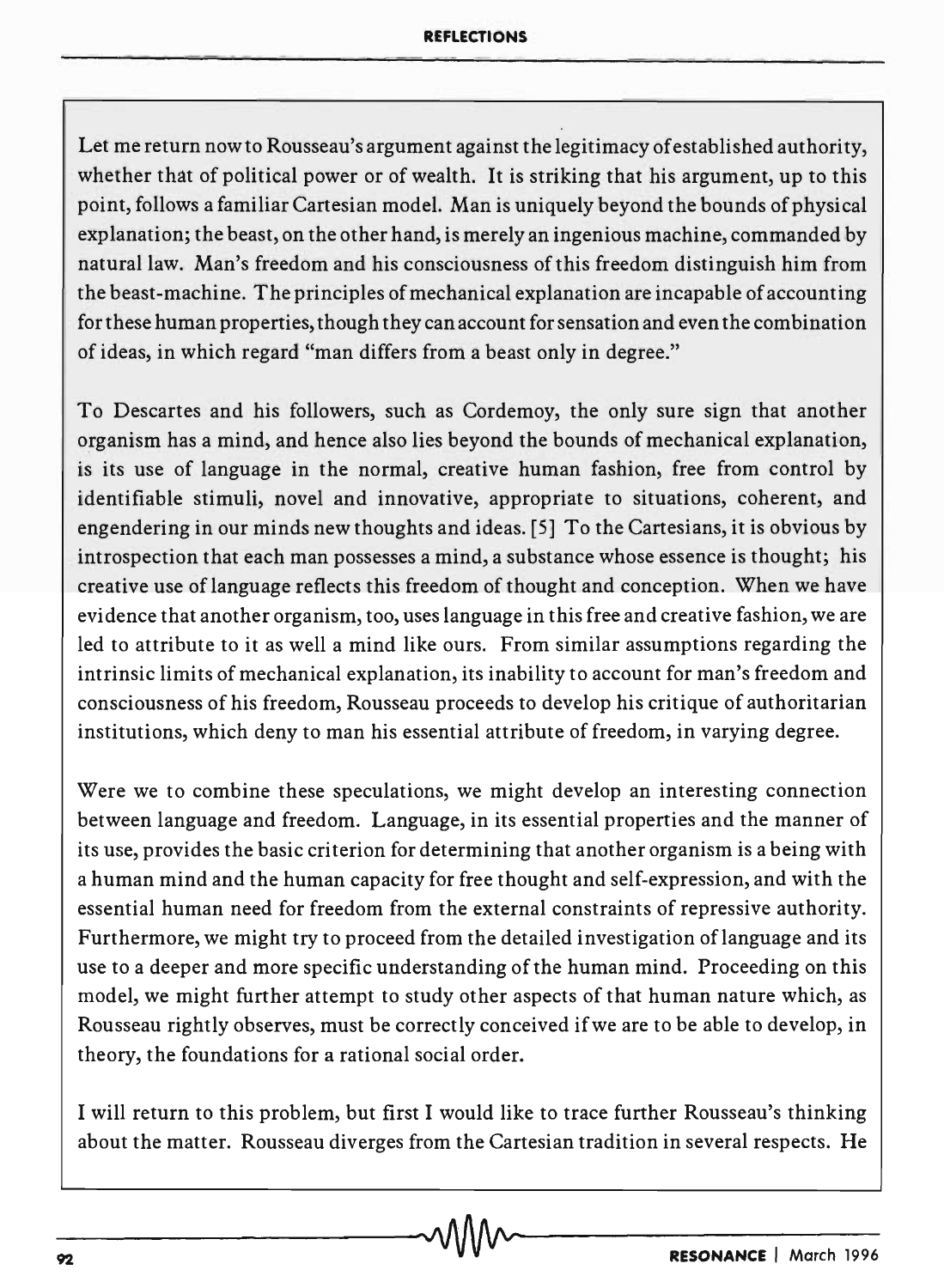defines the "specific characteristic of the human species" as man's "faculty of selfperfection," which, "with the aid of circumstances, successively develops all the others, and resides among us as much in the species as in the individual." The faculty of selfperfection and of perfection of the human species through cultural transmission is not, to my knowledge, discussed in any similar terms by the Cartesians. However, I think that Rousseau's remarks might be interpreted as a development ofthe Cartesian tradition in an unexplored direction, rather than as a denial and rejection of it. There is no inconsistency in the notion that the restrictive attributes of mind underlie a historically evolving human nature that develops within the limits that they set; or that these attributes of mind provide the possibility of self-perfection; or that, by providing the consciousness of freedom, these essential attributes of human nature give man the opportunity to create social conditions and social forms to maximize the possibilities for freedom, diversity, and individual self-realization. To use an arithmetical analogy, the integers do not fail to be an infinite set merely because they do not exhaust the rational numbers. Analogously, it is no denial of man's capacity for infinite "self-perfection" to hold that there are intrinsic properties of mind that constrain his development. I would like to argue that in a sense the opposite is true, that without a system of formal constraints there are no creative acts; specifically, in the absence of intrinsic and restrictive properties of mind, there can be only "shaping of behaviour" but no creative acts of self-perfection. Furthermore, Rousseau's concern for the evolutionary character of self-perfection brings us back, from another point of view, to a concern for human language, which would appear to be a prerequisite for such evolution of society and culture, for Rousseau's perfection of the species, beyond the most rudimentary forms.

Rousseau holds that "although the organ of speech is natural to man, speech itself is nonetheless not natural to him." Again, I see no inconsistency between this observation and the typical Cartesian view that innate abilities are "dispositional," faculties that lead us to produce ideas (specifically, innate ideas) in a particular manner under given conditions of external stimulation, but that also provide us with the ability to proceed in our thinking without such external factors. Language too, then, is natural to man only in a specific way. This is an important and, I believe, quite fundamental insight of the rationalist linguists that was disregarded, very largely, under the impact of empiricist psychology in the eighteenth century and since.[6]

Rousseau discusses the origin of language at some length, though he confesses himself to be unable to come to grips with the problem in a satisfactory way. Thus

 $\sim$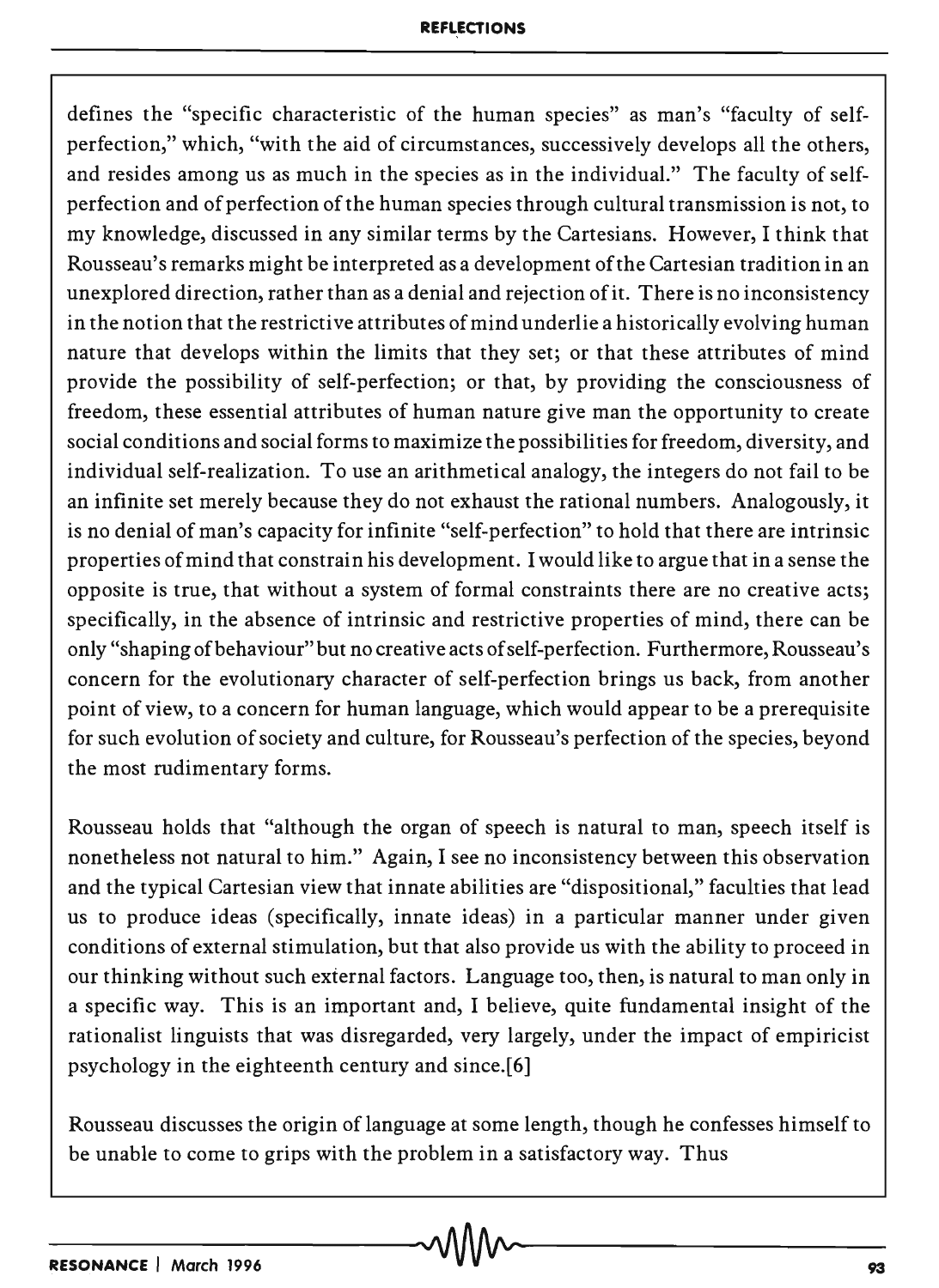if men needed speech in order to learn to think, they had even greater need of knowing how to think in order to discover the art of speech. . .. So that one can hardly form tenable conjectures about this art of communicating thoughts and establishing intercourse between minds; a sublime art which is now very far from its origin....

He holds that "general ideas can come into the mind only with the aid of words, and the understanding grasps them only through propositions" - a fact which prevents animals, devoid of reason, from formulating such ideas or ever acquiring "the perfectibility which depends upon them." Thus he cannot conceive of the means by which "our new grammarians began to extend their ideas and to generalize their words," or to develop the means "to express all the thoughts of men": "numbers, abstract words, aorists, and all the tenses of verbs, particles, syntax, the linking of propositions, reasoning, and the forming of all the logic of discourse." He does speculate about later stages of the perfection of the species, "when the ideas of men began to spread and multiply, and when closer communication was established among them, [and] they sought more numerous signs and a more extensive language." But he must, unhappily, abandon "the following difficult problem: which was most necessary, previously formed society for the institution of languages, or previously invented languages for the establishment of society?"

The Cartesians cut the Gordian knot by postulating the existence of a species-specific characteristic, a second substance that serves as what we might call a "creative principle" alongside the "mechanical principle" that determines totally the behaviour of animals. There was, for them, no need to explain the origin of language in the course of historical evolution. Rather, man's nature is qualitatively distinct: there is no passage from body to mind. We might reinterpret this idea in more current terms by speculating the rather sudden and dramatic mutations might have led to qualities of intelligence that are, so far as we know, unique to humans, possession oflanguage in the human sense being the most distinctive index of these qualities. [7] If this is correct, as at least a first approximation to the facts, the study oflanguage might be expected to offer an entering wedge, or perhaps a model, for an investigation of human nature that would provide the grounding for a much broader theory of human nature.

To conclude these historical remarks, I would like to turn, as I have elsewhere, [8] to Wilhelm von Humboldt, one of the most stimulating and intriguing thinkers of the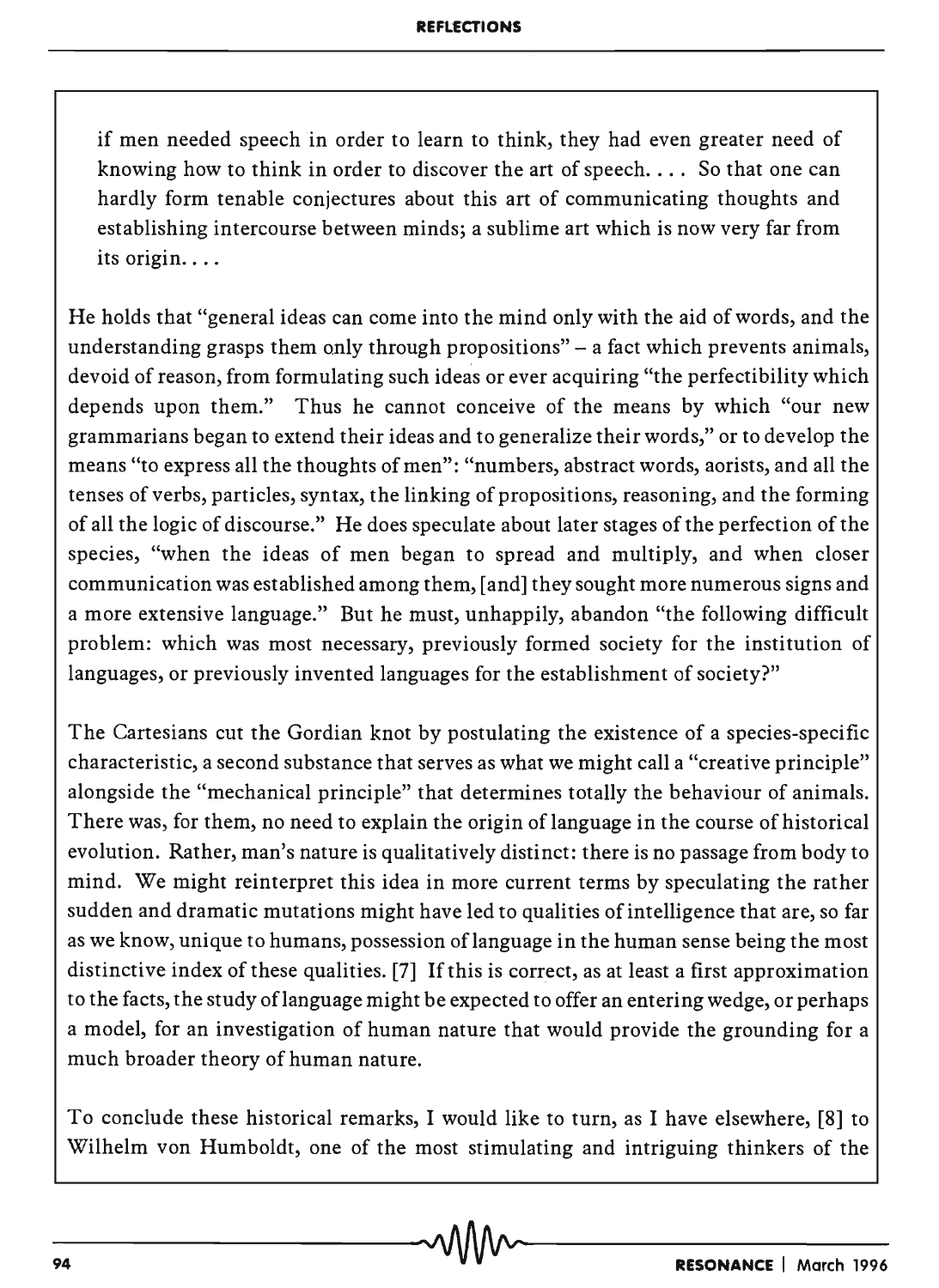period. Humboldt was, on the one hand, one of the most profound theorists of general linguistics, and on the other, an early and forceful advocate of libertarian values. The basic concept of his philosophy is *Bildung,* by which, as J .W. Burrow expresses it, "he meant the fullest, richest, and most harmonious development of the potentialities of the individual, the community or the human race." [9] His own thought might serve as an exemplary case. Though he does not, to my knowledge, explicitly relate his ideas about language to his libertarian social thought, there is quite clearly a common ground from which they develop, a concept of human nature that inspires each. Mill's essay *On Liberty*  takes as its epigraph Humboldt's formulation of the "leading principle" of his thought: "the absolute and essential importance of human development in its richest diversity." Humboldt concludes his critique of the authoritarian state by saying: "I have felt myself animated throughout with a sense of the deepest respect for the inherent dignity of human nature, and for freedom, which alone befits that dignity." Briefly put, his concept of human nature is this:

The true end of Man, or that which is prescribed by the eternal and immutable dictates of reason, and not suggested by vague and transient desires, is the highest and most harmonious development of his powers to a complete and consistent whole. Freedom is the first and indispensable condition which the possibility of such a development presupposes; but there is besides another essential – intimately connected with freedom, it is true  $-$  a variety of situations.  $[10]$ 

Like Rousseau and Kant, he holds that

nothing promotes this ripeness for freedom so much as freedom itself. This truth, perhaps, may not be acknowledged by those who have so often used this unripeness as an excuse for continuing repression. But it seems to me to follow unquestionably from the very nature of man. The incapacity for freedom can only arise from a want of moral and intellectual power; to heighten this power is the only way to supply this want; but to do this presupposes the exercise of the power, and this exercise presupposes the freedom which awakens spontaneous activity. Only it is clear we cannot call it giving freedom, when bonds are relaxed which are not felt as such by him who wears them. But of no man on earth – however neglected by nature, and however degraded by circumstances – is this true of all the bonds which oppress him. Let us undo them one by one, as the feeling of freedom awakens in men's hearts, and we shall hasten progress at every step.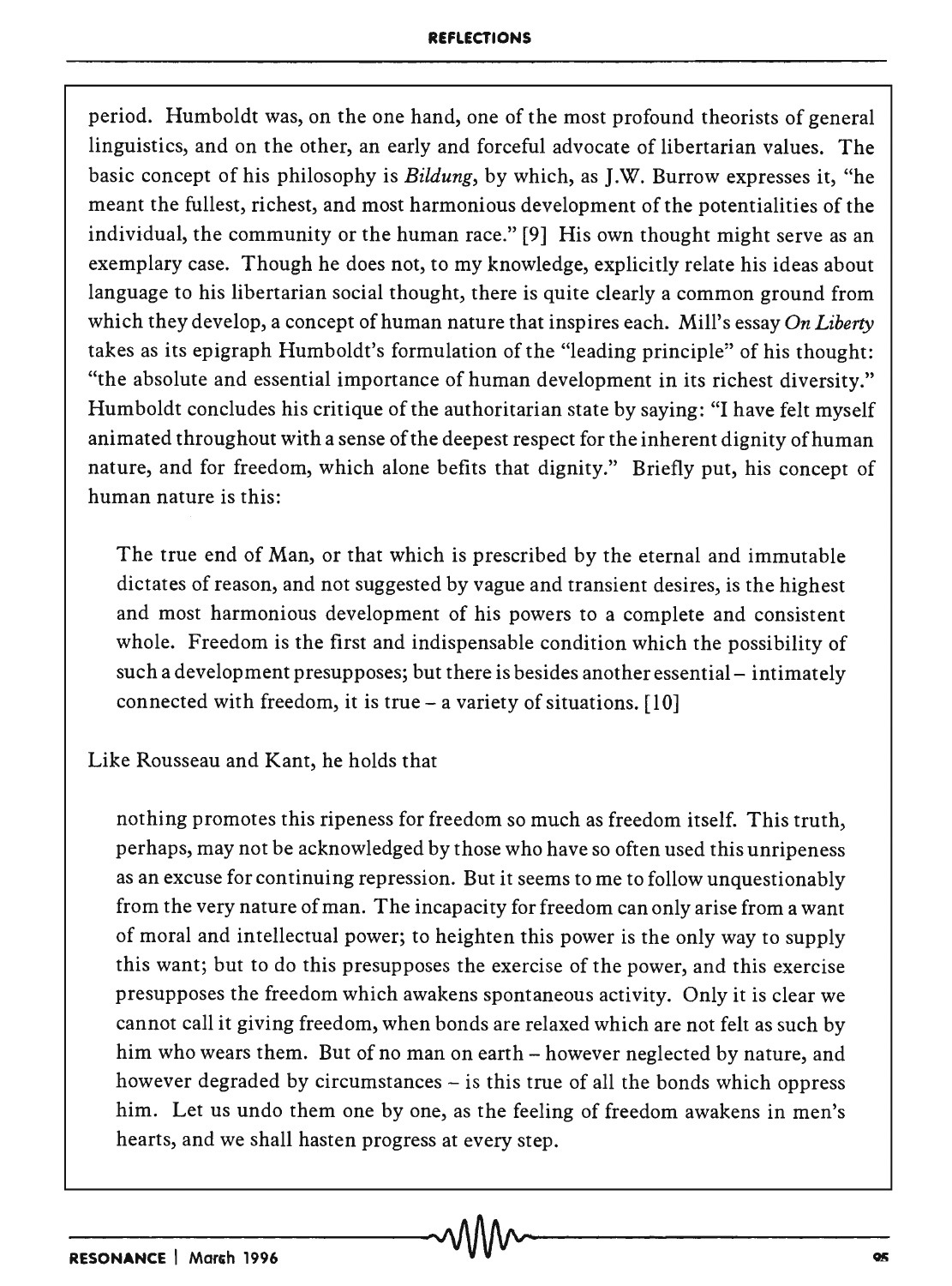Those who do not comprehend this "may justly be suspected of misunderstanding human nature, and of wishing to make men into machines."

Man is fundamentally a creative, searching, self-perfecting being: "To inquire and to create - these are the centres around which all human pursuits more or less directly revolve." But freedom of thought and enlightenment are not only for the elite. Once again echoing Rousseau, Humboldt states, "There is something degrading to human nature in the idea of refusing to any man the right to be a man." He is, then, optimistic about the effects on all of "the diffusion of scientific knowledge by freedom and enlightenment." But "all moral culture springs solely and immediately from the inner life of the soul, and can only be stimulated in human nature, and never produced by external and artificial contrivances." "The cultivation of the understanding, as of any of man's other faculties, is generally achieved by his own activity, his own ingenuity, or his own methods of using the discoveries of others...." Education, then, must provide the opportunities for selffulfillment; it can at best provide a rich and challenging environment for the individual to explore, in his own way. Even a language cannot, strictly speaking, be taught, but only "awakened in the mind: one can only provide the thread along which it will develop of itself." I think that Humboldt would have found congenial much of Dewey's thinking about education. And he might also have appreciated the recent revolutionary extension of such ideas, for example, by the radical Catholics of Latin America who are concerned with the "awakening of consciousness," referring to "the transformation of the passive exploited lower classes into conscious and critical masters of their own destinies" [11] much in the manner of Third World revolutionaries elsewhere. He would, I am sure, have approved of their criticism of schools that are

more preoccupied with the transmission of knowledge than with the creation, among other values, of a critical spirit. From the social point of view, the educational systems are oriented to maintaining the existing social and economic structures instead of transforming them.[12]

But Humboldt's concern for spontaneity goes well beyond educational practice in the narrow sense. It touches also the question of labour and exploitation. The remarks, just quoted, about the-cultivation of understanding through spontaneous action continue as follows:

 $\ldots$  man never regards what he possesses as so much his own, as what he does; and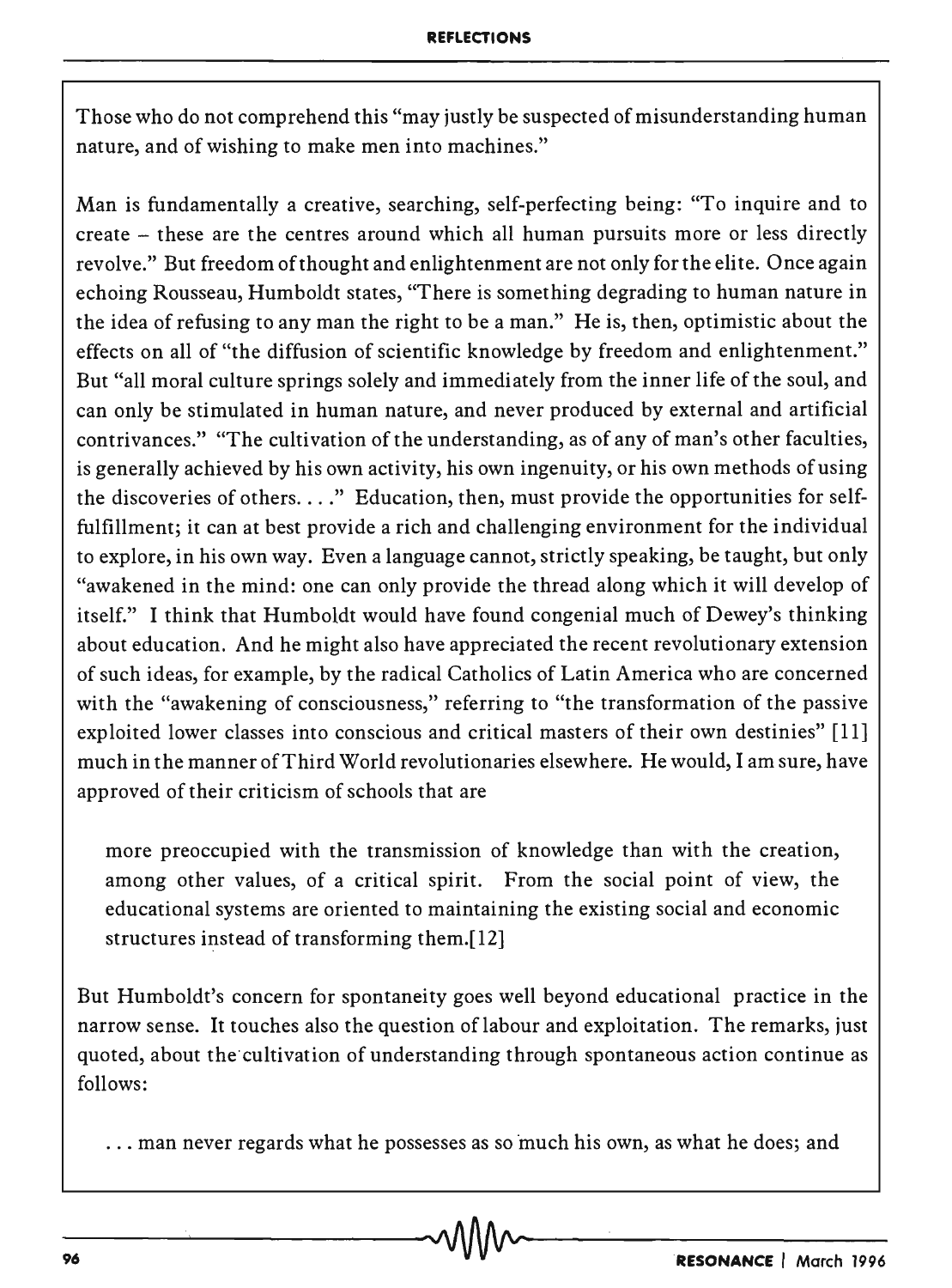the labourer who tends a garden is perhaps in a true sense its owner, than the listless voluptuary who enjoys its fruits.... In view of this consideration, [13] it seems as if all peasants and craftsmen might be elevated into artists; that is, men who love their labour for its own sake, improve it by their own plastic genius and inventive skill, and thereby cultivate their intellect, ennoble their character, and exalt and refine their pleasures. And so humanity would be ennobled by the very things which now, thought beautiful in themselves, so often serve to degrade it... But, still, freedom is undoubtedly the indispensable condition, without which even the pursui ts most congenial to individual human nature, can never succeed in producing such salutary influences. Whatever does not spring from a man's free choice, or is only the result of instruction and guidance, does not enter into his very being, but remains alien to his true nature; he does not perform it with truly human energies, but merely with mechanical exactness.

If a man acts in a purely mechanical way, reacting to external demands or instruction rather than in ways determined by his own interests and energies and power, "we may admire what he does, but we despise what he is." [14]

On such conceptions Humboldt grounds his ideas concerning the role of the state, which tends to "make man an instrument to serve its arbitrary ends, overlooking his individual purposes." His doctrine is classical liberal, strongly opposed to all but the most minimal forms of state intervention in personal or social life.

Writing in the 1790s, Humboldt had no conception ofthe forms that industrial capitalism would take. Hence he is not overly concerned with the dangers of private power.

But when we reflect (still keeping theory distinct from practice) that the influence of a private person is liable to diminution and decay, from competition, dissipation of fortune, even death; and that clearly none of these contingencies can be applied to the State; we are still left with the principle that the latter is not to meddle in anything which does not refer exclusively to security....

He speaks of the essential equality of the condition of private citizens, and of course has no idea of the ways in which the notion "private person" would come to be reinterpreted in the era of corporate capitalism. He did not foresee that "Democracy with its motto of *equality of all citizens before the law* and Liberalism with its *right of man over his own person*  $\blacksquare$ <br> **RESONANCE** | March 1996 v V V V v 97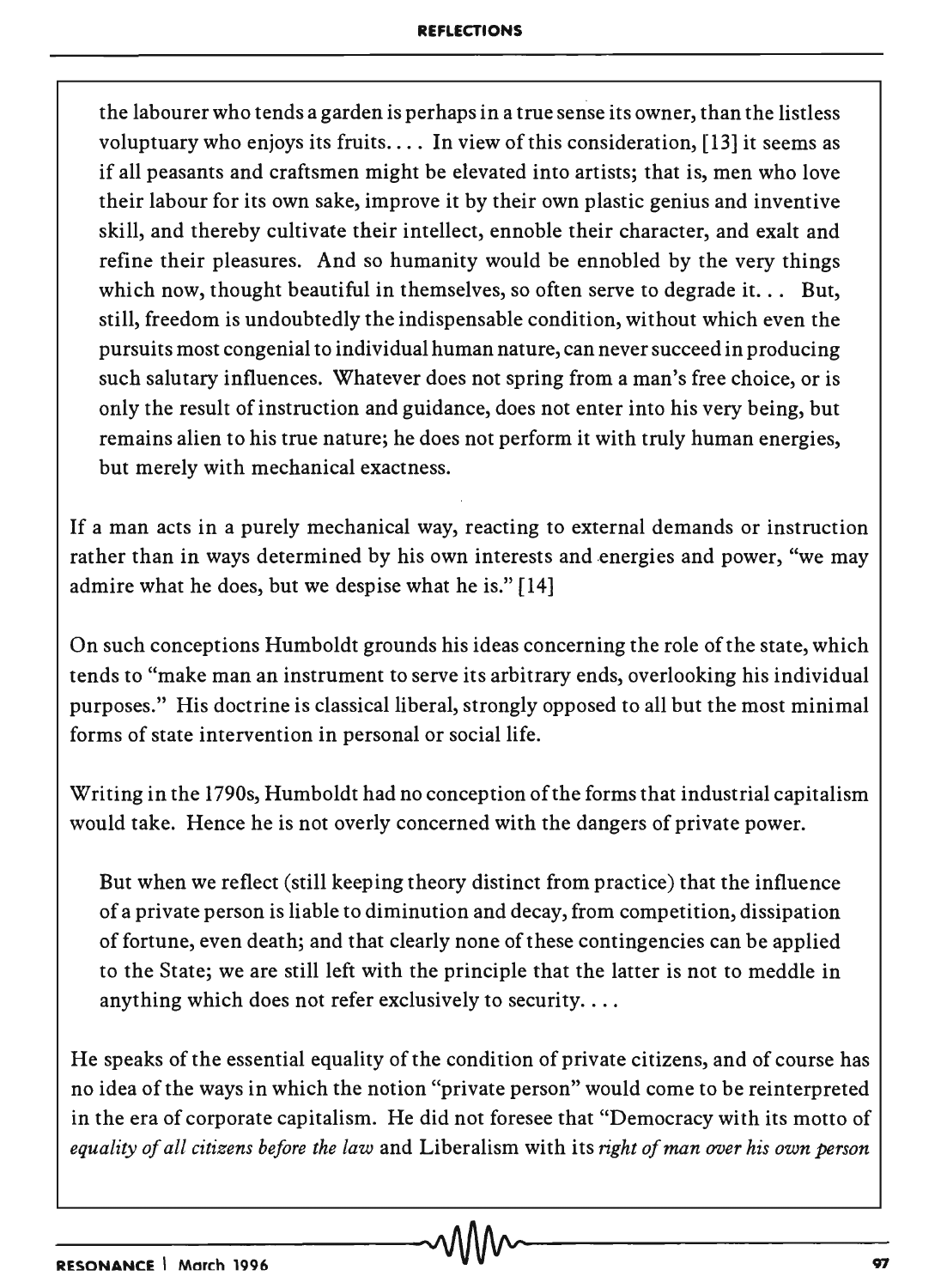both [would be] wrecked on realities of capitalist economy."IS He did not foresee that, in a predatory capitalist economy, state intervention would be an absolute necessity to preserve human existence and to prevent the destruction of the physical environment-I speak optimistically. As Karl Polanyi, for one, has pointed out, the self-adjusting market "could not exist for any length of time without annihilating the human and natural substance of society; it would have physically destroyed man and transformed his surroundings into a wilderness." Humboldt did not foresee the consequences of the commodity character of labour, the doctrine (in Polanyi's words) that "it is not for the commodity to decide where is should be offered for sale, to what purpose it should be used, at what price it should be allowed to change hands, and in what manner it should be consumed or destroyed." But the commodity, in the case, is a human life, and social protection was therefore a minimal necessity to constrain the irrational and destructive workings of the classical free market. Nor did Humboldt understand that capitalist economic relations perpetuated a form of bondage which, as early as 1767, Simon Linguet had declared to be even worse than slavery.

It is the impossibility of living by any other means that compels our farm labourers to till the soil whose fruits they will not eat, and our masons to construct buildings in which they will not live. It is want that drags them to those markets where they await masters who will do them the kindness of buying them. It is want that compels them to go down on their knees to the rich man in order to get from him permission to enrich him.... What effective gain has the suppression of slavery brought him?. ... He is free, you say. Ah! That is his misfortune. The slave was precious to his master because of the money he had cost him. But the handicraftsmen cost nothing to the rich voluptuary who employs him.... These men, it is said, have no masterthey have one, and.the most terrible, the most imperious of masters, that is *need.* It is this that reduces them to the most cruel dependence. [17]

If there is something degrading to human nature in the idea of bondage, then a new emancipation must be awaited, Fourier's "third and last emancipatory phase of history," which will transform the proletariat to free men by eliminating the commodity character of labor, ending wage slavery, and bringing the commercial, industrial, and financial institutions under democratic control. [18]

Perhaps Humboldt might have accepted these conclusions. He does agree that state intervention in social life is legitimate if "freedom would destroy the very conditions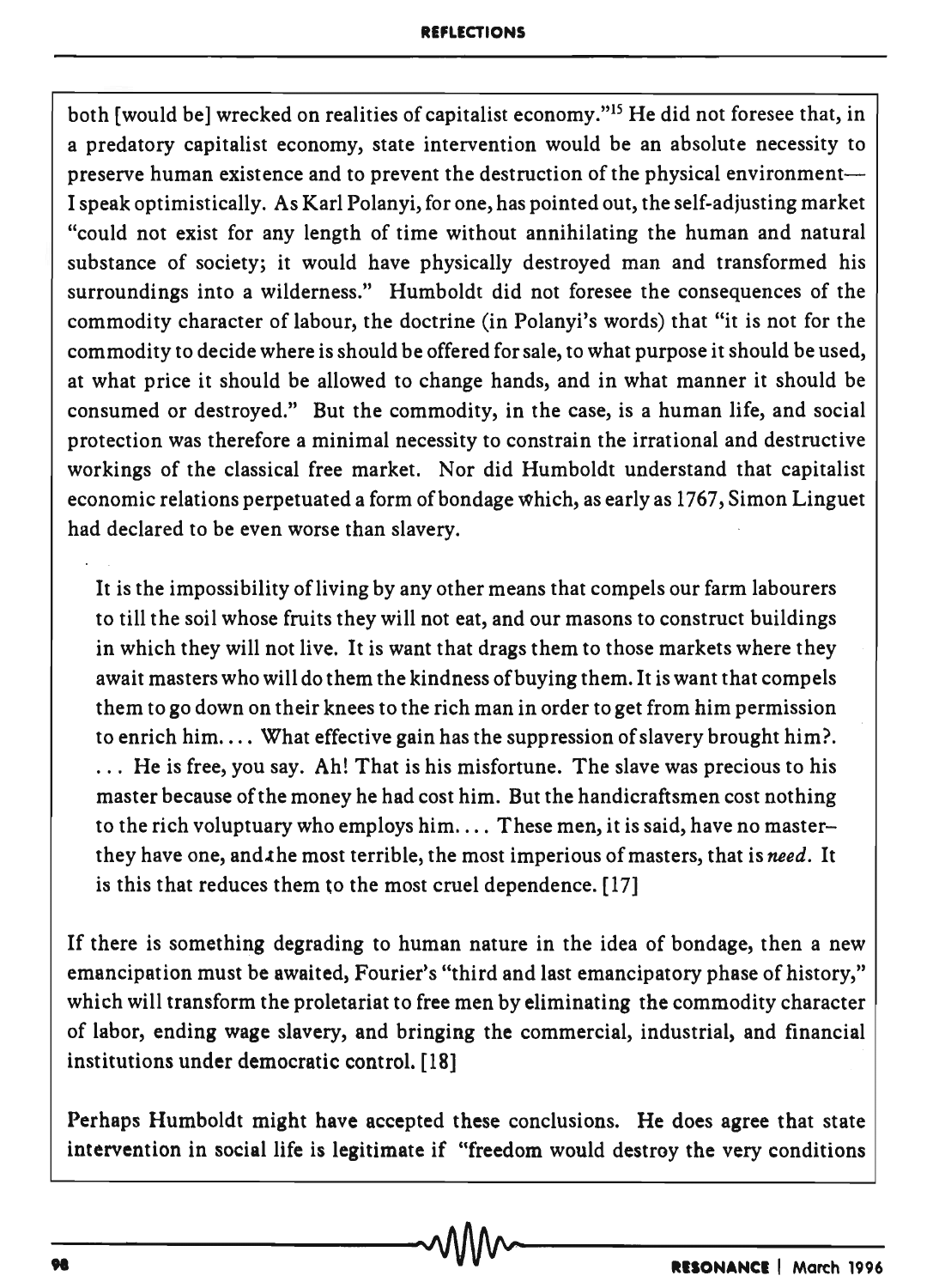without which not only freedom but even existence itself would be inconceivable" precisely the circumstances that arise in an unconstrained capitalist economy. In any event, his criticism of bureaucracy and the autocratic state stands as an eloquent forewarning of some of the most dismal aspects of modern history, and the basis of his critique is applicable to a broader range of coercive institutions than he imagined.

Though expressing a classical liberal doctrine, Humboldt is no primitive individualist in the style of Rousseau. Rousseau extols the savage who "lives within himself"; he has little use for "the sociable man, always outside of himself, [who] knows how to live only in the opinion of others ... from [whose] judgement alone ... he draws the sentiment of his own existence."19 Humboldt's vision is quite different:

... the whole tenor of the ideas and arguments unfolded in this essay might fairly be reduced to this, that while they would break all fetters in human society, they would attempt to find as many new social bonds as possible. The isolated man is no more able to develop than the one who is fettered.

Thus he looks forward to a community of free association without coercion by the state or other authoritarian institutions, in which free men can create and inquire, and achieve the highest development of their powers - far ahead of his time, he presents an anarchist vision that is appropriate, perhaps, to the next stage of industrial society. We can perhaps look forward to a day when these various strands will be brought together within the framework of libertarian socialism, a social form that barely exists today though its elements can be perceived: in the guarantee of individual rights that has achieved its highest form – though still tragically flawed – in the Western democracies; in the Israeli  $kibbut \text{sim};$  in the experiments with workers' councils in Yugoslavia; in the effort to awaken popular consciousness and create a new involvement in the social process which is a fundamental element in the Third World revolutions, coexisting uneasily with indefensible authoritarian practice.

A similar concept of human nature underlies Humboldt's work on language. Language is a process of free creation; its laws and principles are fixed, but the manner in which the principles of generation are used is free and infinitely varied. Even the interpretation and use of words involves a process of free creation. The normal use of language and the acquisition of language depend on what Humboldt calls the fixed form of language, a system of generative processes that is rooted in the nature of the human mind and

----------------------------~~~----------------------------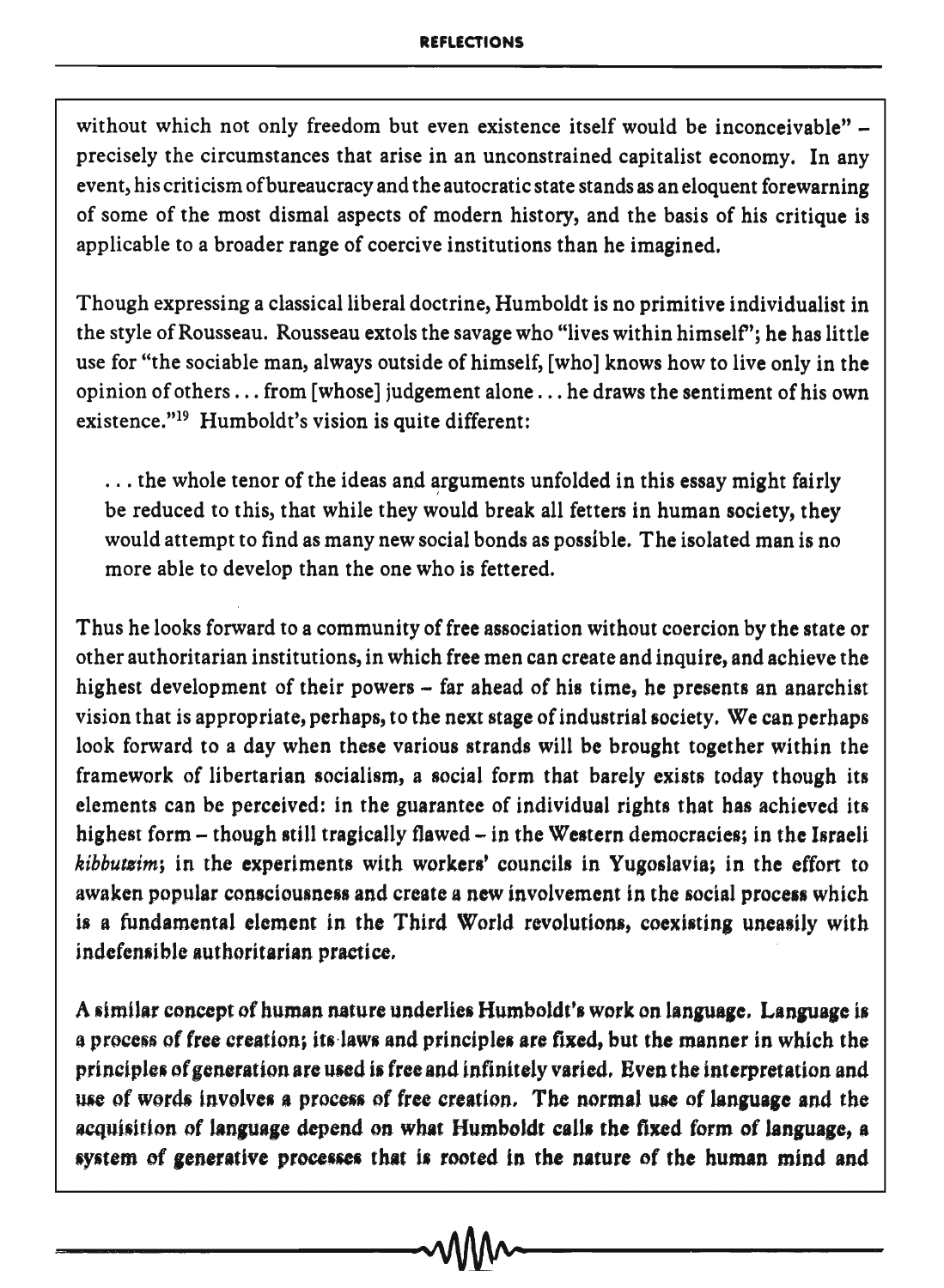constrains but does not determine the free creations of normal intelligence or, at a higher and more original level, of the great writer or thinker. Humboldt is, on the one hand, a Platonist who insists that learning is a kind of reminiscence, in which the mind, stimulated by experience, draws from its own internal resources and follows a path that it itself determines; and he is also a romantic, attuned to cultural variety, and the endless possibilities for the spiritual contributions of the creative genius. There is no contradiction in this, any more than there is a contradiction in the insistence of aesthetic theory that individual works of genius are constrained by principle and rule. The normal, creative use of language, which to the Cartesian rationalist is the best index of the existence of another mind, presupposes a system of rules and generative principles of a sort that the rationalist grammarians attempted, with some success, to determine and make explicit.

The many modern critics who sense an inconsistency in the belief that free creation takes place within - presupposes, in fact - a system of constraints and governing principles are quite mistaken; unless, of course, they speak of "contradiction" in the loose and metaphoric sense of Schelling, when he writes that "without the contradiction of necessity and freedom not only philosophy but every nobler ambition of the spirit would sink to that death which is peculiar to those sciences in which that contradiction serves no function." Without this tension between necessity and freedom, rule and choice, there can be no creativity, no communication, no meaningful acts at all.

I have discussed these traditional ideas at some length, not out of antiquarian interest, but because I think that they are valuable and essentially correct, and that they project a course we can follow with profit. Social action must be animated by a vision of a future society, and by explicit judgements of value concerning the character of this future society. These judgements must derive from some concept of human nature, and one may seek empirical foundations by investigating human nature as it is revealed by human behaviour and human creations, material, intellectual, and social. We have, perhaps, reached a point in history when it is possible to think seriously about a society in which freely constituted social bonds replace the fetters of autocratic institutions, rather in the sense conveyed by the remarks of Humboldt that I quoted, and elaborated more fully in the tradition of libertarian socialism in the years that followed.

Predatory capitalism created a complex industrial system and an advanced technology; it permitted a considerable extension of democratic practice and fostered certain liberal values, but within limits that are now being pressed and must be overcome. **It** is not a fit

----------~A~----------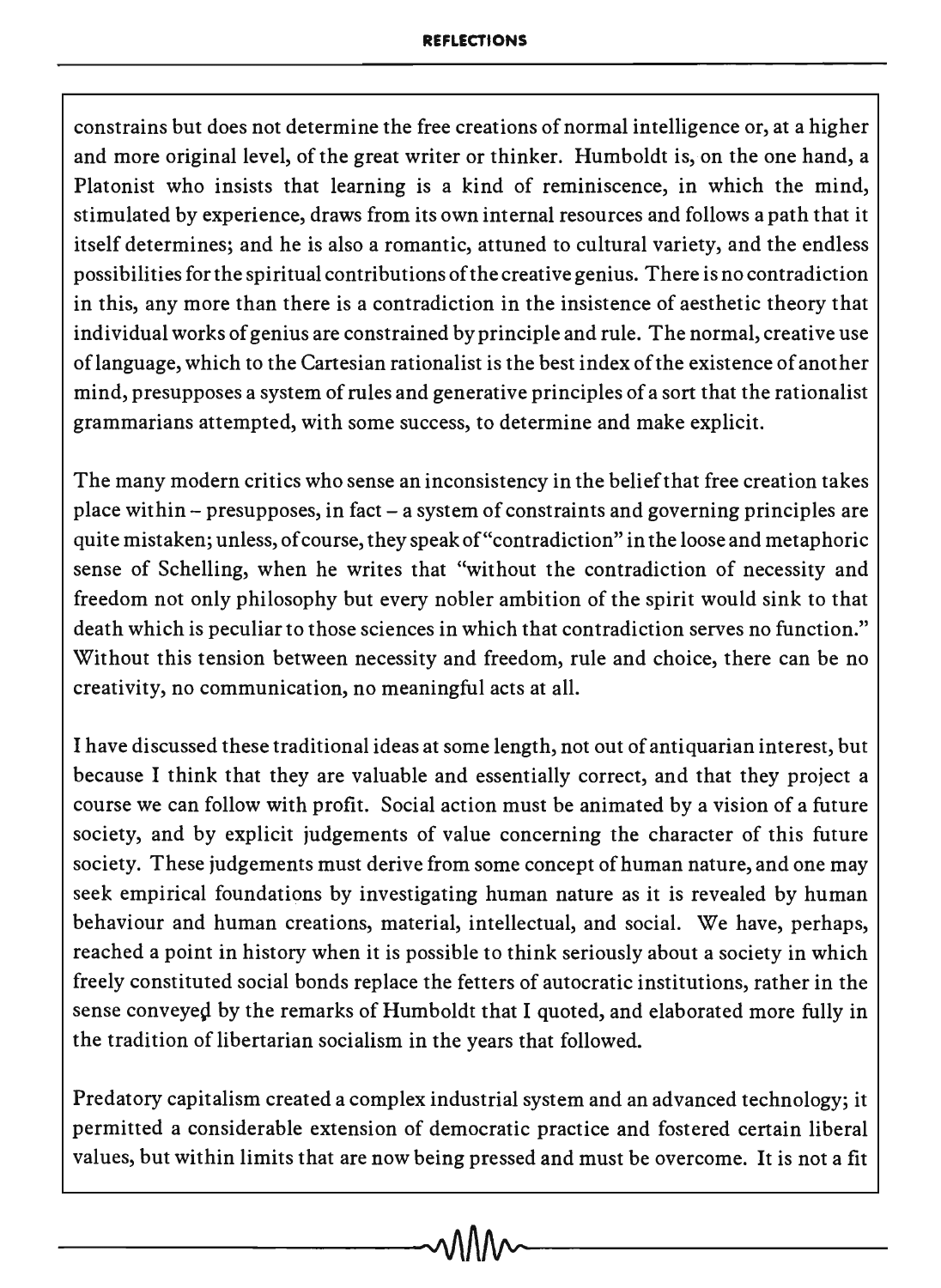system for the mid-twentieth century. It is incapable of meeting human needs that can be expressed only in collective terms, and its concept of competitive man who seeks only to maximize wealth and power, who subjects himself to market relationships, to exploitation and external authority, is antihuman and intolerable in the deepest sense. An autocratic state is no acceptable substitute; nor can the militarized state capitalism evolving in the United States or the bureaucratized, centralized welfare state be accepted as the goal of human existence. The only justification for repressive institutions is material and cultural deficit. But such institutions, at certain stages of history, perpetuate and produce such a deficit, and even threaten human survival. Modern science and technology can relieve people of the necessity for specialized, imbecile labour. They may, in principle, provide the basis for a rational social order based on free association and democratic control, if we have the will to create it.

A vision of a future social order is in turn based on a concept of human nature. If in fact humans are indefinitely malleable, completely plastic beings, wi th no innate structures of mind and no intrinsic needs of a cultural or social character, then they are fit subjects for the "shaping of behavior" by the state authority, the corporate manager, the technocrat, or the central committee. Those with some confidence in the human species will hope this is not so and will try to determine the intrinsic human characteristics that provide the framework for intellectual development, the growth of moral consciousness, cultural achievement, and participation in a free community. In a partly analogous way, a classical tradition spoke of artistic genius acting within and in some ways challenging a framework of rule. Here we touch on matters that are little understood. It seems to me that we must break away, sharply and radically, from much of modern social and behavioral science if we are to move toward a deeper understanding of these matters.

Here, too, I think that the tradition I have briefly reviewed has a contribution to offer. As I have already observed, those who were concerned with human distinctiveness and potential repeatedly were led to a consideration ofthe properties oflanguage. I think that the study of language can provide some glimmerings of understanding of rule-governed behavior and the possibilities for free and creative action within the framework of a system of rules that in part, at least, reflect intrinsic properties of human mental organization. It seems to me fair to regard the contemporary study of language as in some ways a return to the Humboldtian concept of the form of language: a system of generative processes rooted in innate properties of mind but permitting, in Humboldt's phrase, an infinite use of finite means. Language cannot be described as a system of organization of <br><br>RESONANCE | March 1996 v V V V V v 101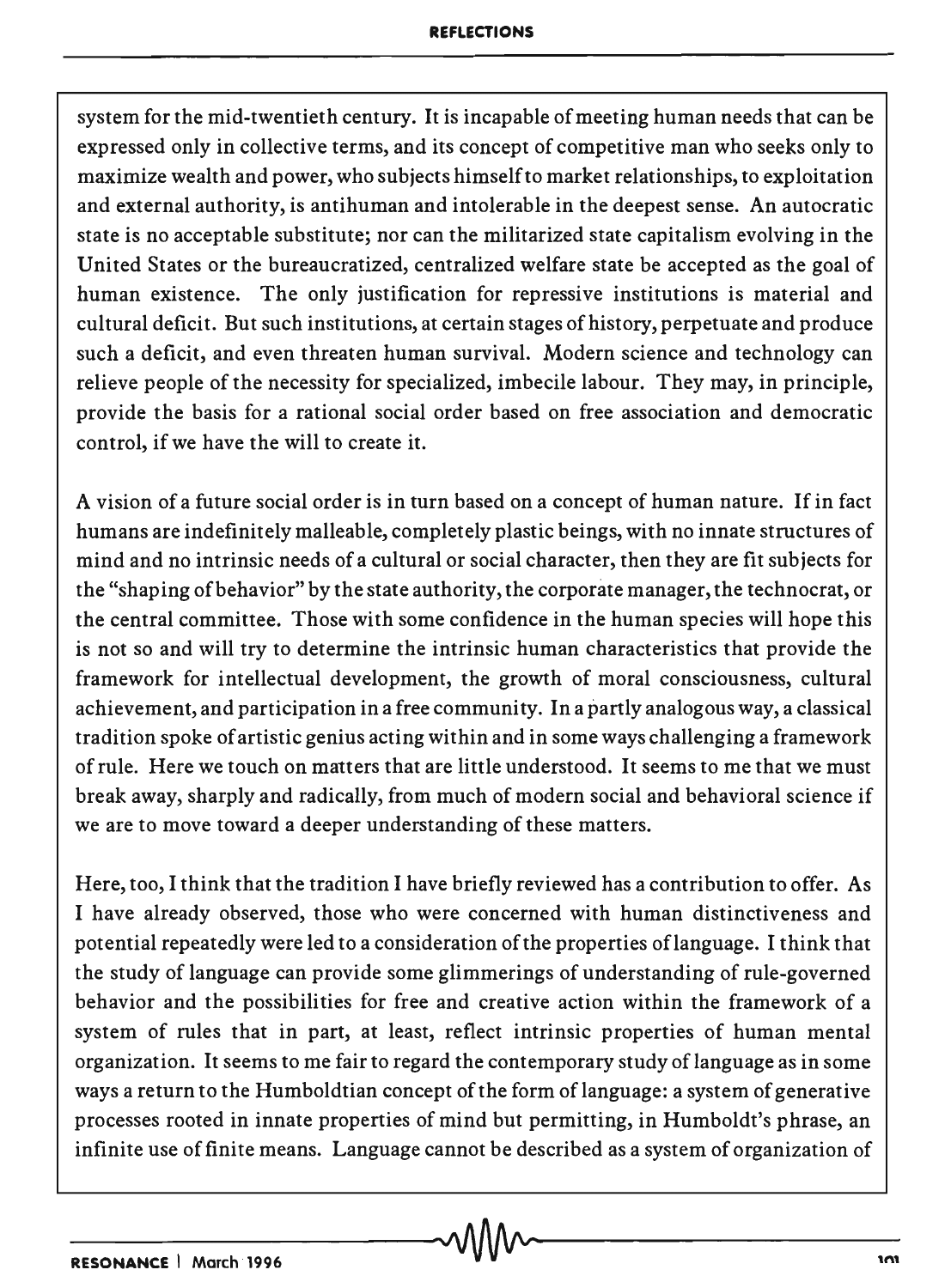behaviour. Rather, to understand how language is used, we must discover the abstract Humboldtian form of language - its generative grammar, in modern terms. To learn a language is to construct for oneself this abstract system, of course unconsciously. The linguist and pyschologist can proceed to study the use and acquistion of language only insofar as they have some grasp of the properties of the system that has been mastered by the person who knows the language. Furthermore, it seems to me that a good case can be made in support ofthe empirical claim that such a system can be acquired, under the given conditions of time and access, only by a mind that is endowed with certain specific properties that we can now tentatively describe in some detail. As long as we restrict ourselves, conceptually, to the investigation ofbehavior, its organization, its development through interaction with the environment, we are bound to miss these characteristics of language and mind. Other aspects of human psychology and culture might, in principle, be studied in a similar way.

Conceivably, we might in this way develop a social science based on empirically wellfounded propositions concerning human nature. Just as we study the range of humanly attainable languages, with some success, we might also try to study the forms of artistic expression or, for that matter, scientific knowledge that humans can conceive, and perhaps even the range of ethical systems and social structures in which humans can live and function, given their intrinsic capacities and needs. Perhaps one might go on to project a concept of social organization that would - under given conditions of material and spiritual culture – best encourage and accommodate the fundamental human need – if such it is - for spontaneous initiative, creative work, solidarity, pursuit of social justice.

I do not want to exaggerate, as I no doubt have, the role of investigation of language. Language is the product of human intelligence that is, for the moment, most accessible to study. A rich tradition held language to be a mirror of mind. To some extent, there is surely truth and useful insight in this idea.

I am no less puzzled by the topic "language and freedom" than when I began - and no less intrigued. In these speculative and sketchy remarks there are gaps so vast that one might question what would remain, when metaphor and unsubstantiated guess are removed. It is sobering to realize  $-$  as I believe we must  $-$  how little we have progressed in our knowledge of human beings and society, or even in formulating clearly the problems that might be seriously studied. But there are, I think, a few footholds that seem fairly firm. I like to believe that the intensive study of one aspect of human psychology  $-$  human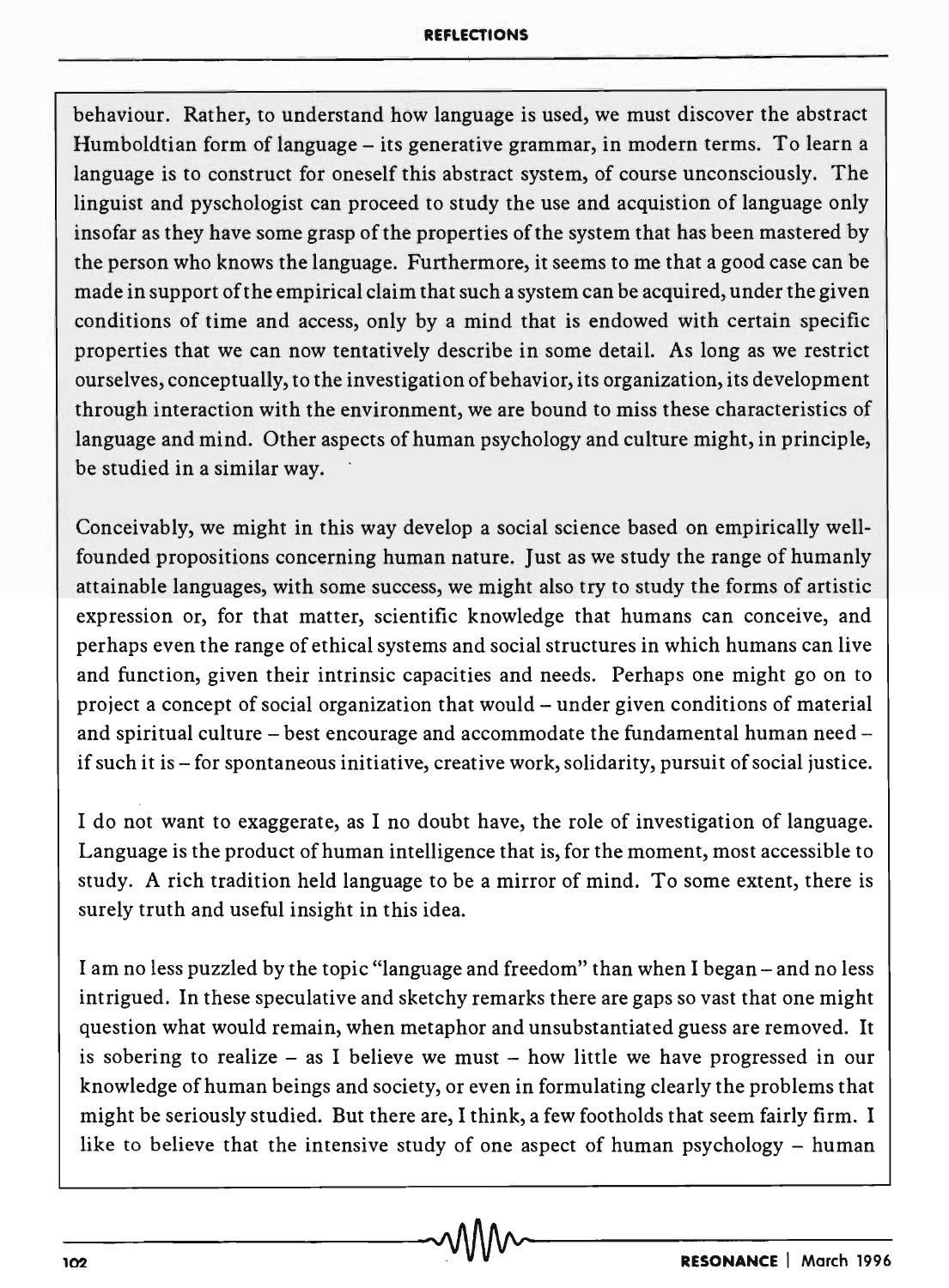language - may contribute to a humanistic social science that will serve, as well, as an instrument for social action. It must, needless to say, be stressed that social action cannot await a firmly established theory of human nature and society, nor can the validity of the latter be determined by our hopes and moral judgements. The two – speculation and action - must progress as best they can, looking forward to the day when theoretical inquiry will provide a firm guide to the unending, often grim, but never hopeless struggle for freedom and social justice.

# Suggested Reading

- [1] F W J Schelling, *Philosophical Inquiries into the Nature of Human Freedom,* trans. and ed. James Gutmann (Chicago: Open Court Publishing Co., 1936).
- [2] R D Masters, introduction to his edition of J ean-J acques Rousseau, *First and Second Discourses,* (New York: St. Martin's Press, 1964).
- [3] Compare Proudhon, a century later: "No long discussion is necessary to demonstrate that the power of denying a man his thought, his will, his personality, is a power of life and death, and that to make a man a slave is to assassinate him."
- [4] Cited in A Lehning, ed., Bakunin, *Etatisme et anarchie* (Leiden: E.J. Brill, 1967), editor's note 50, from P Schrecker, "Kant et la revolution francaise," *Revue philosophique,* September-December 1939.
- [5] I have discussed this matter in *Cartesian Linguistics* (New York: Harper & Row, 1966) and *Language and Mind* (New York: Harcourt Brace Jovanovich, extended ed., 1972).
- [6] See the references of note 5, and also my *Aspects of the Theory of Syntax,* (Cambridge, Mass.: MIT Press, 1969), chap. 1, sec. 8.
- [7] I need hardly add that this is not the prevailing view. For discussion, see E.H. Lenneberg, *Biological Foundations of Language* (New York: John Wiley & Sons, 1967); my *Language and Mind;* E.A. Drewe *et al.,* "A Comparative Review sf the Results of Behavioural Research on Man and Monkey," (London; Institute of Psychiatry, unpublished draft, 1969); P.H. Lieberman, D.H. Klatt, and W.H. Wilson, "Vocal Tract Limitations on the Vowel Repertoires of Rhesus Monkeys and other Nonhuman Primates," *Science,* June 6, 1969; and P.H. Lieberman, "Primate Vocalizations and Human Linguistic Ability," *Journal of the Acoustical Society of America,* vol. 44, no. 6 (1968).
- [8] In the books cited above, and in *Current Issues in Linguistic Theory* (New York: Humanities Press, 1964).
- [9] J W Burrow, introduction to his edition of Wilhelm von Humboldt, *The Limits of State Action* (London: Cambridge University Press, 1969), from which most of the following quotes are taken.
- [10] Compare the remarks of Kant, quoted above. Kant's essay appeared in 1793; Humboldt's was written in 1791-92. Parts appeared, but it did not appear in full during his lifetime. See Burrow, introduction to Humboldt, *Limits of State Action.*
- [ll]Thomas G Sanders, "The Church in Latin America," *Foreign Affairs,* vol. 48, no. 2 (1970).
- *[12] Ibid,* The source is said to be the ideas of Paulo Freire. Similar criticism is widespread in the student

*\_\_\_\_\_\_\_\_ ,AAAAAA \_\_\_\_\_\_ \_\_*